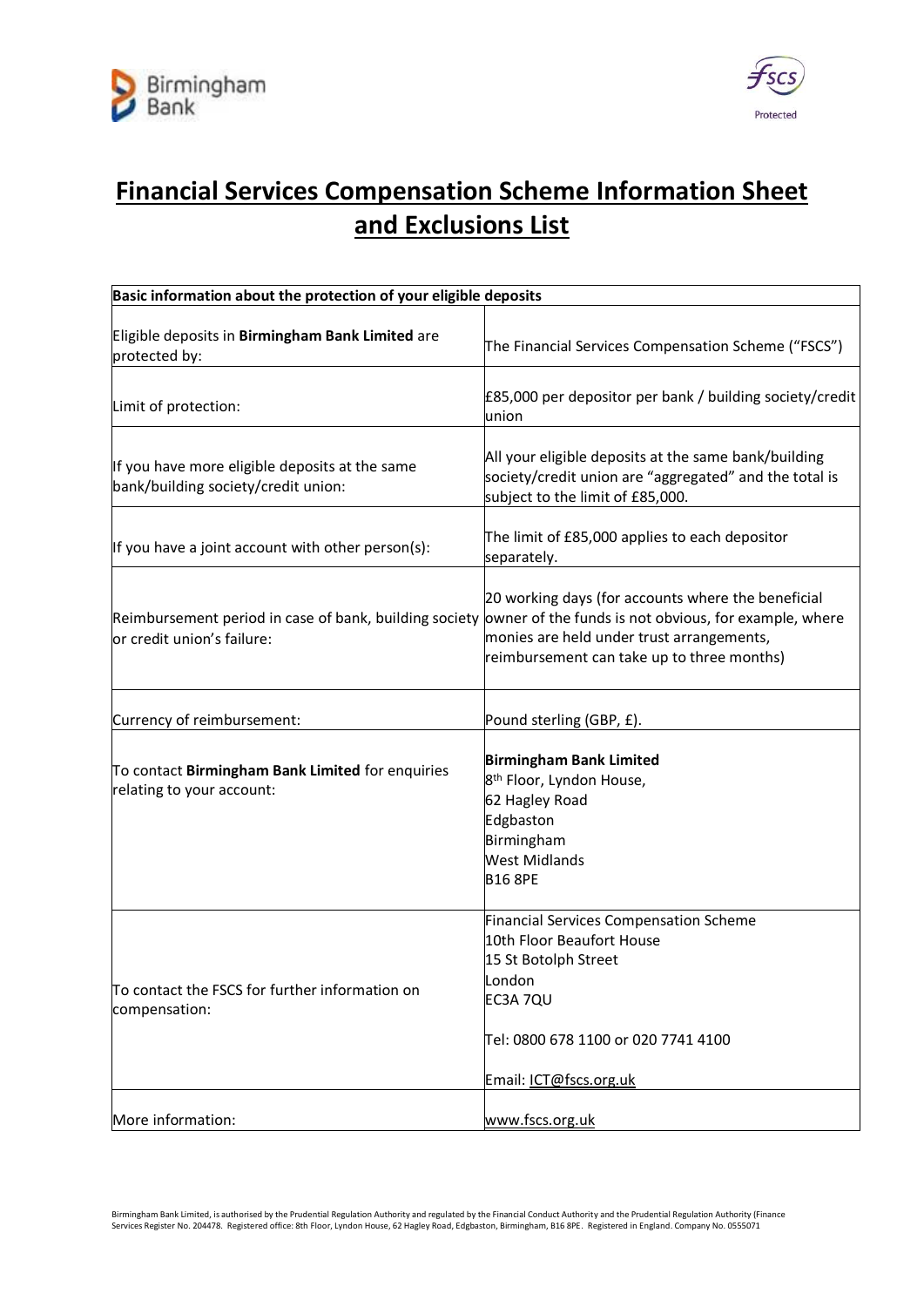



## Additional Information

#### **Scheme responsible for the protection of your eligible deposit**

Your eligible deposit is covered by a statutory Deposit Guarantee Scheme. If insolvency of your bank, building society or credit union should occur, your eligible deposits would be repaid up to £85,000 by the Deposit Guarantee Scheme.

#### **General limit of protection**

If a covered deposit is unavailable because a bank, building society or credit union is unable to meet its financial obligations, depositors are repaid by a Deposit Guarantee Scheme. This repayment covers at maximum £85,000 per bank, building society or credit union. This means that all eligible deposits at the same bank, building society or credit union are added up in order to determine the coverage level. If, for instance a depositor holds a savings account with £80,000 and a current account with £20,000, he or she will only be repaid £85,000.

In some cases eligible deposits which are categorised as "temporary high balances" are protected above £85,000 for six months after the amount has been credited or from the moment when such eligible deposits become legally transferable. These are eligible deposits connected with certain events including:

- a) certain transactions relating to the depositor's current or prospective only or main residence or dwelling;
- b) a death, or the depositor's marriage or civil partnership, divorce, retirement, dismissal, redundancy or invalidity;
- c) the payment to the depositor of insurance benefits or compensation for criminal injuries or wrongful conviction.

More information can be obtained under [www.fscs.org.uk](http://www.fscs.org.uk/) 

#### **Limit of protection for joint accounts**

In case of joint accounts, the limit of £85,000 applies to each depositor.

However, eligible deposits in an account to which two or more persons are entitled as members of a business partnership, association or grouping of a similar nature, without legal personality, are aggregated and treated as if made by a single depositor for the purpose of calculating the limit of £85,000.

#### **Reimbursement**

The responsible Deposit Guarantee Scheme is the Financial Services Compensation Scheme, 10th Floor Beaufort House, 15 St Botolph Street, London, EC3A 7QU, Tel: 0800 678 1100 or 020 7741 4100, Email[: ICT@fscs.org.uk.](mailto:ICT@fscs.org.uk) It will repay your eligible deposits (up to £85,000) within 15 working days until 31 December 2020; within 10 working days from 1 January 2021 to 31 December 2023; and within seven working days from 1 January 2024 onwards, save where specific exceptions apply.

Where the FSCS cannot make the repayable amount available within 7 working days, it will until 31 December 2023, ensure that you have access to an appropriate amount of your covered deposits to cover the cost of living (in the case of a depositor which is an individual) or to cover necessary business expenses (in the case of a depositor which is not an individual or a large company) within 5 working days of a request.